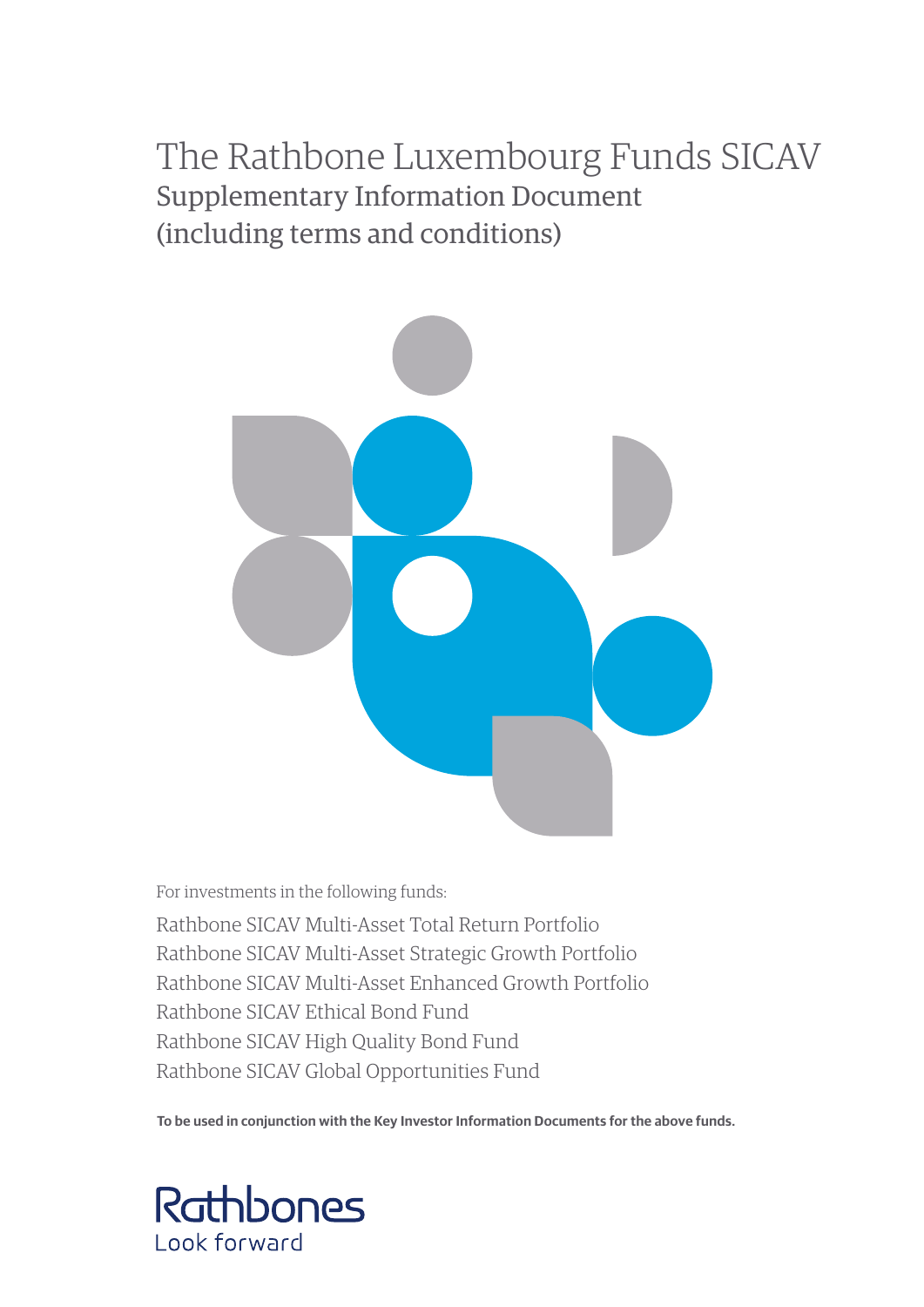# **Contents**

What you need to know when investing with Rathbones:

| 01 | Section 1: | About Key Investor Information Documents (KIIDs).<br>the Supplementary Information Document (SID),<br>Rathbones and its partners |
|----|------------|----------------------------------------------------------------------------------------------------------------------------------|
| 02 | Section 2: | Investing in the Rathbone Luxembourg Funds SICAV                                                                                 |
| 02 |            | Part 1: Making your investments                                                                                                  |
| 04 |            | Part 2: How do we treat income from<br>your investments?                                                                         |
| 04 |            | Part 3: What information is available to you and what<br>documents will you receive?                                             |
| 05 |            | Part 4: What are your rights and our obligations?                                                                                |
| 06 |            | Glossary of terms                                                                                                                |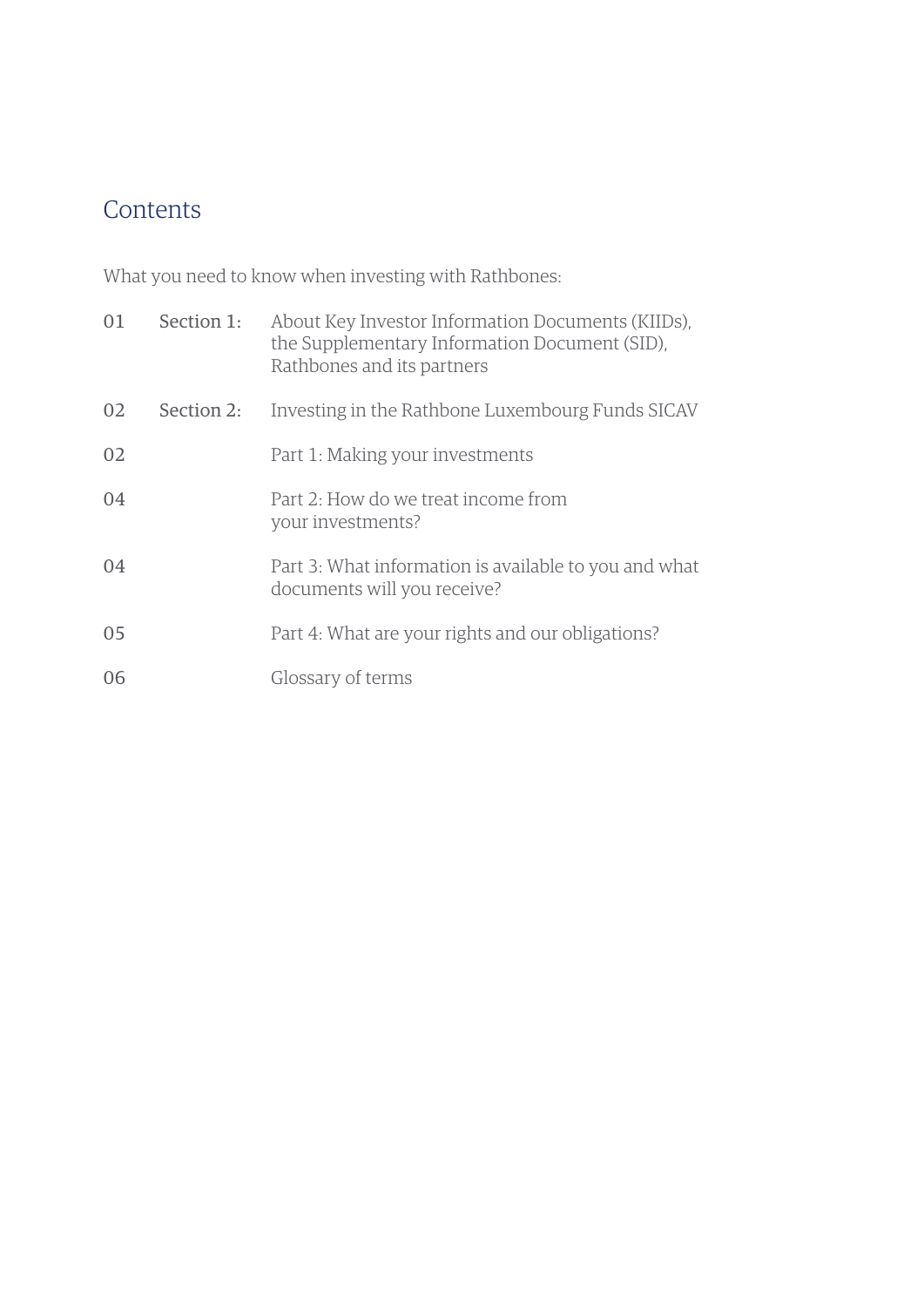# About Key Investor Information Documents (KIIDs), the Supplementary Information Document (SID), Rathbones and its partners

The Key Investor Information and Supplementary Information Documents and Rathbones

# **What is a SICAV?**

SICAV stands for Société d'Investisement à Capital Variable. It is a collective investment scheme which is open-ended and marketed throughout the European Union under the Undertakings for Collective Investment in Transferable Securities (UCITS) directive.

The amount of capital in the fund varies according to the number of investors. Shares in the fund are bought and sold based on the fund's current net asset value. SICAV funds are some of the most common investment vehicles in Europe.

#### **What is the Key Investor Information Document (KIID) and Supplementary Information Document (SID)?**

The KIID and SID *(see glossary of terms)* are documents offered to all investors in European Union-marketed funds before buying our products. The information included is vital to your understanding of the commitment that you will be making. These documents formally set out details of the funds including investment policy, charges and distribution dates. To help you understand the technical terms, there is a glossary in Section 2 of this document.

#### **How should I use the KIID and SID?**

We suggest that you consult an investment adviser. These documents should be used to help you to decide on which of our funds are the most appropriate investment for your needs. These documents aim to give you a full picture of the charges and risks associated with the products and to guide you through the application process and the options available to you. They will also give you points of contact should you need more information or to check if information you have is the most up-to-date.

To invest in our products, you should use the application form(s) together with this booklet (Section 2, for reference) and the relevant KIID. You should read the documents carefully so that you understand what you are buying and then keep them safe for future use.

#### **How is the KIID a benefit to me as an investor or potential investor?**

The benefit of using the KIID is that it is written to give you an unbiased and industry-standardised overview of our products, exploring product risk and charges as well as the application procedure. This will help you to make direct comparisons between our products and help you to decide the product most appropriate to your needs.

#### **How can I check if there is more up-to-date information available than that in my edition of the KIID?**

Please go to rathbonefunds.com, email international@rathbones. com or call our team on +44 (0)20 7399 0800.

# **Where do I go if further advice is required?**

Whilst Rathbone Unit Trust Management personnel can give information on its products, they are not authorised to give financial advice. If you have any questions or doubts about the appropriateness of these products for you, please contact an investment adviser.

#### **Who is the Investment Manager of the SICAV?**

#### **Rathbone Unit Trust Management Limited**

Rathbone Unit Trust Management Limited, which is authorised and regulated in the UK by the Financial Conduct Authority<sup>1</sup> (FCA) and a member of the Investment Association (IA) *(see glossary of terms)*, is the unit trust management arm of Rathbones Group Plc, the listed investment management and private banking group. Rathbone Unit Trust Management *(see glossary of terms)* is entered on the FCA Register under registration number 144266.

#### **The history and tradition behind Rathbones Group Plc**

The current business was formed in 1988 by combining the investment management and banking business in Liverpool with a tax and investment business in London. Further expansion came in 1995 when Laurence Keen, the well known city based investment manager, was bought. In 1996 Neilson Cobbold, the Liverpool based firm with offices in the South of England, the North West and Scotland was bought.

Today Rathbones Group Plc, through its subsidiaries, is an independent provider of investment and wealth management services for private investors, charities and trustees, including discretionary asset management, tax planning, trust and company management, pensions advisory and banking services. It is a FTSE 250 listed company.

The group has £64.7 billion<sup>2</sup> assets under discretionary management.

Registered Office: 8 Finsbury Circus London EC2M 7AZ International information line +44 (0)20 7399 0800 Tel +44 (0)20 7399 0000 rathbonefunds.com

#### **Who is the Management Company of the SICAV?**

The management company is FundRock Management Company S.A. which is authorised in Luxembourg and regulated by the Commission de Surveillance du Secteur Financier (CSSF). FundRock is a leading independent UCITS Management Company and Alternative Investment Fund Manager (AIFM), offering solutions for Luxembourg, UK and Ireland based funds.

<sup>1</sup> The FCA is a competent authority which has authorised and registered our funds. Contact: 25 The North Colonnade, Canary Wharf, London E14 5HS. Main Switchboard +44 (0)20 7066 1000.

<sup>2</sup> The latest published figure as at 31 March 2022. The figure published on our website (rathbonefunds.com) may be more up-to-date.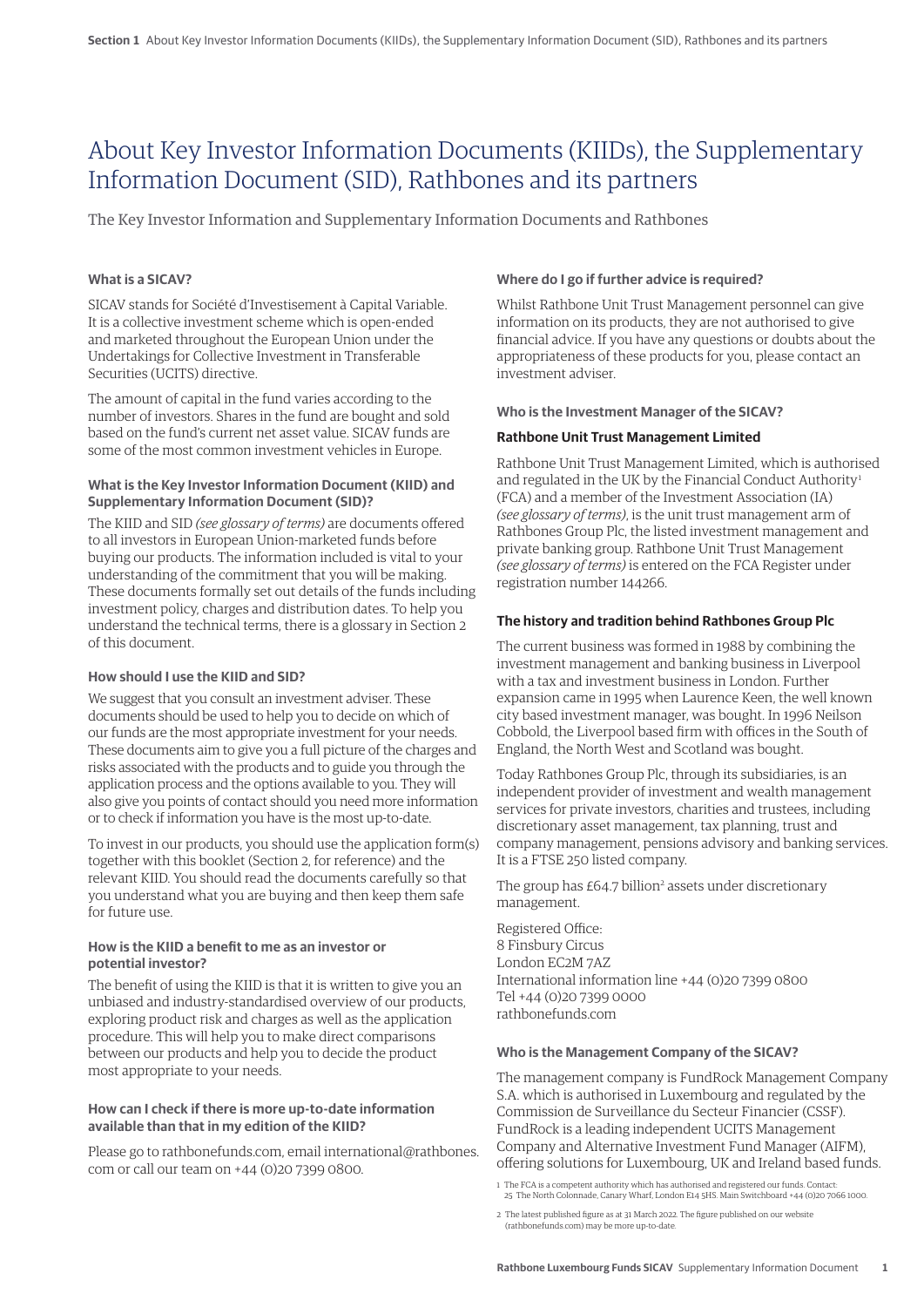# Investing in the Rathbone Luxembourg Funds SICAV

# Part 1: Making your investments

| What is the minimum investment?        |        |
|----------------------------------------|--------|
| Minimum initial lump sum investment    | £1.000 |
| Minimum additional lump sum investment | f500   |

# **What is the share class availability?**

There are other share classes available which may have different investment limits and different Annual Management Charges. For details please see our factsheets. These are available on request or at rathbonefunds.com

Details of the charges for each specific fund are in the appropriate Key Investor Information Document. Please note that you must have seen the latest Key Investor Information Document(s) before you buy one or more of our funds

# **Are our charges taken from capital or income?**

# **The Rathbone SICAV Multi-Asset Total Return Portfolio**

The investment objective of this sub-fund is to give you income with a higher priority than capital growth. At present therefore, all charges, including the Annual Management Charge, are taken from the capital of the fund. This will enhance income but will restrict capital growth.

#### **The Rathbone SICAV Multi-Asset Strategic Growth Portfolio**

The investment objective of this sub-fund is to give you capital growth as a higher priority than income. At present, the Annual Management Charge is taken from capital. This will enhance income but will restrict capital growth. All other charges are taken from income. This will enhance capital growth but will restrict income.

#### **The Rathbone SICAV Multi-Asset Enhanced Growth Portfolio**

The investment objective of this sub-fund is to give you capital growth as a higher priority than income. At present, therefore, the Annual Management Charge, and all other income charges, are taken from income. This will enhance capital growth but will restrict income.

# **The Rathbone SICAV Ethical Bond Fund**

The investment objective of this sub-fund is to give you capital growth as a higher priority than income. At present, the Annual Management Charge is taken from capital. This will enhance income but will restrict capital growth. All other charges are taken from income. This will enhance capital growth but will restrict income.

# **The Rathbone SICAV High Quality Bond Fund**

The investment objective of this sub-fund is to give you capital growth as a higher priority than income. At present, the Annual Management Charge is taken from capital. This will enhance income but will restrict capital growth. All other charges are taken from capital. This will enhance income but will restrict capital growth.

# **The Rathbone SICAV Global Opportunities Fund**

The investment objective of this sub-fund is to give you capital growth as a higher priority than income. At present, therefore, the Annual Management Charge, and all other income charges, are taken from income. This will enhance capital growth but will restrict income.

#### **How can shares be bought?**

Shares can be bought either by sending us a completed application, by calling our order desk on +352 40 46 46 766 between 9.00am and 5.00pm Central European Time (CET) on any business day. Application forms may be obtained by calling +44 (0)20 7399 0800 or at rathbonefunds.com.

We have the right to reject, on reasonable grounds relating to your circumstances, any application for shares in whole or part, and in this event we will return any money sent, or the balance of such monies.

Any subscription monies remaining after a whole number of shares has been issued will not be returned to you. Instead, smaller denomination shares will be issued.

Please note that you must have seen the latest Key Investor Information Document before the transaction can take place. Key Investor Information Documents and application forms are available free of charge by calling our Information Line or by visiting our website rathbonefunds.com.

All initial applications must be by a completed application form.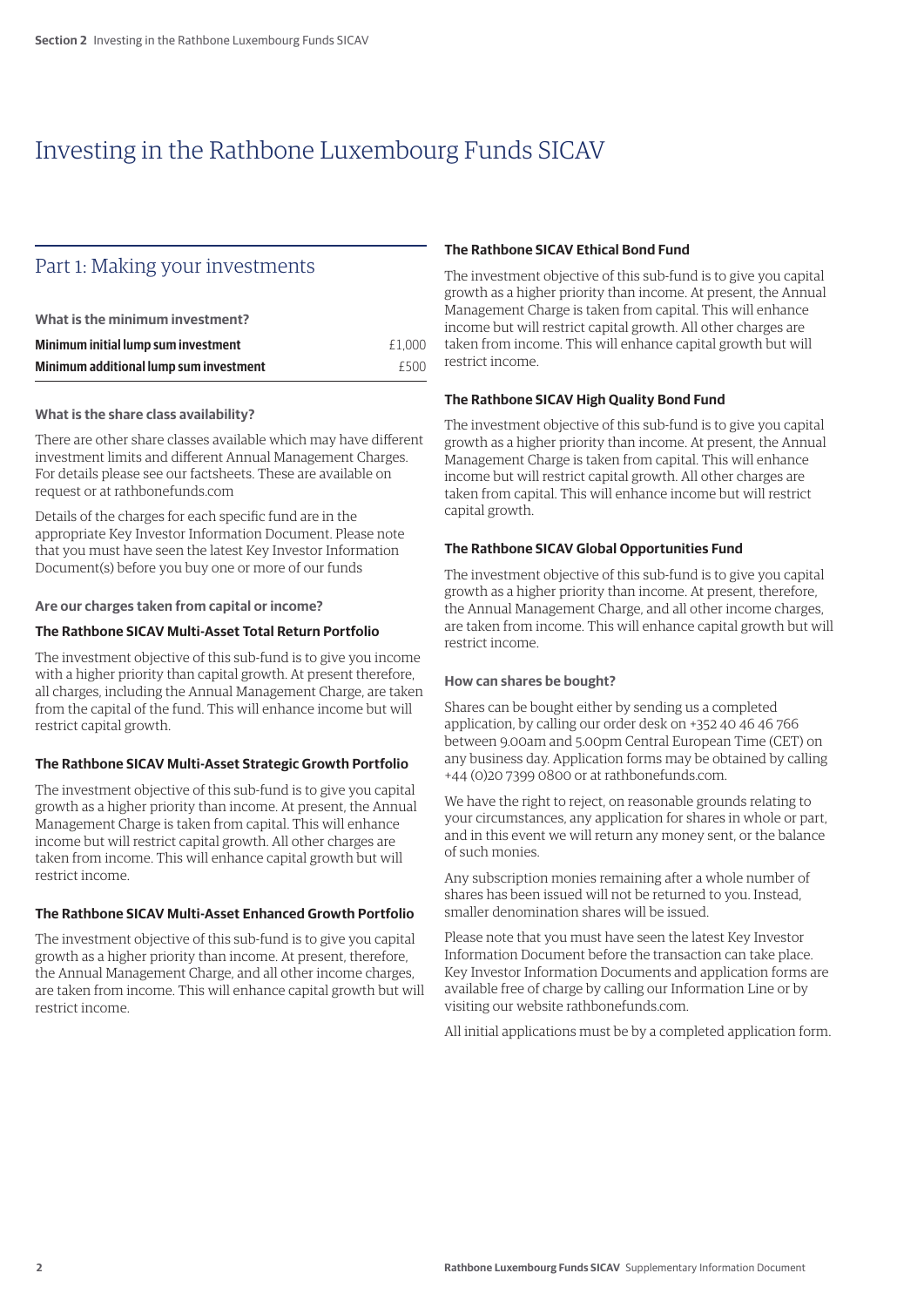**Part 1: Making your investments**

#### **How can shares be sold?**

You have the right to require that the company sell shares on any dealing day. This is unless the value of shares which you wish to sell will mean that you will hold shares with a value less than the required minimum holding for the sub-fund concerned. In this case you may have to sell the entire holding.

Requests to sell shares may be made by telephoning our order desk on +352 40 46 46 766 between 9.00am and 5.00pm (CET) on any business day, or in writing to us at 16, boulevard d'Avranches, L-1160, Luxembourg.

Telephone or fax instructions must be subsequently confirmed in writing. Sale proceeds will be sent no later than five business days after receipt of the correctly renounced documentation or the sale date, whichever is the later.

Where there may be a delay in completing a settlement for sale following receipt of all documentation (which results in the normal settlement period being extended), then all monies due for such settlement will be paid into a non-interest bearing client money account until such time as payment can be made.

We will pay the proceeds of a sale into your bank account, details of which we will get from you via our application form.

#### **When are portfolios valued, what prices are available and when can buying/selling take place?**

Our dealing office is open from 9.00am until 5.00pm (CET) on each business day to receive requests for buying, selling and switching of shares. These will be actioned at prices determined at the next valuation point on the dealing day following receipt of such request.

We deal on normal business days at 10.00am (CET) on a forward pricing basis. A forward price is the price calculated at the next valuation point 1.00pm (CET) after the sale is agreed.

#### **How can shares be switched?**

You may any time switch all or some of the shares of one share class or sub-fund (old shares) for shares of another share class or sub-fund (new shares). The number of new shares issued will be determined by reference to the respective prices of new shares and old shares at the valuation point applicable at the time the old shares are rebought and the new shares are issued.

Switching may be done either by telephone on +352 40 46 46 766 or by writing to us. You may be required to complete a switching form (which, if you hold it with others must be signed by all the joint holders).

The switching fee will not be more than an amount equal to the then prevailing initial charge for the class into which shares are being switched.

Switching is allowed between our funds and involves selling your holding(s) at the current mid price and using the proceeds to buy new shares in your chosen Rathbones fund(s) at it's mid price.

You must send us a completed application form to be received before the valuation point on the dealing day. Switching requests received after a valuation point will be held over until the next dealing day.

Please note that you must have seen the latest Key Investor Information Document before the transaction can take place. Key Investor Information Documents and application forms are available free of charge by calling our international information line or by visiting our website rathbonefunds.com

#### **Who should receive completed application forms?**

#### Rathbone Luxembourg Funds SICAV

16, boulevard d'Avranches, L-1160, Luxembourg.

**Who is the Registrar and where is the dealing office (for applications)?**

*(see glossary of terms)*

Registrar: HSBC Luxembourg

Dealing: HSBC Luxembourg

16, boulevard d'Avranches, L-1160, Luxembourg.

Dealing and valuation line: +352 40 46 46 766 Dealing facsimile: +352 27 02 53 80 Dealing email: transferagency@lu.hsbc.com

Authorised and Regulated by the Commission de Surveillance du Secteur Financier (CSSF).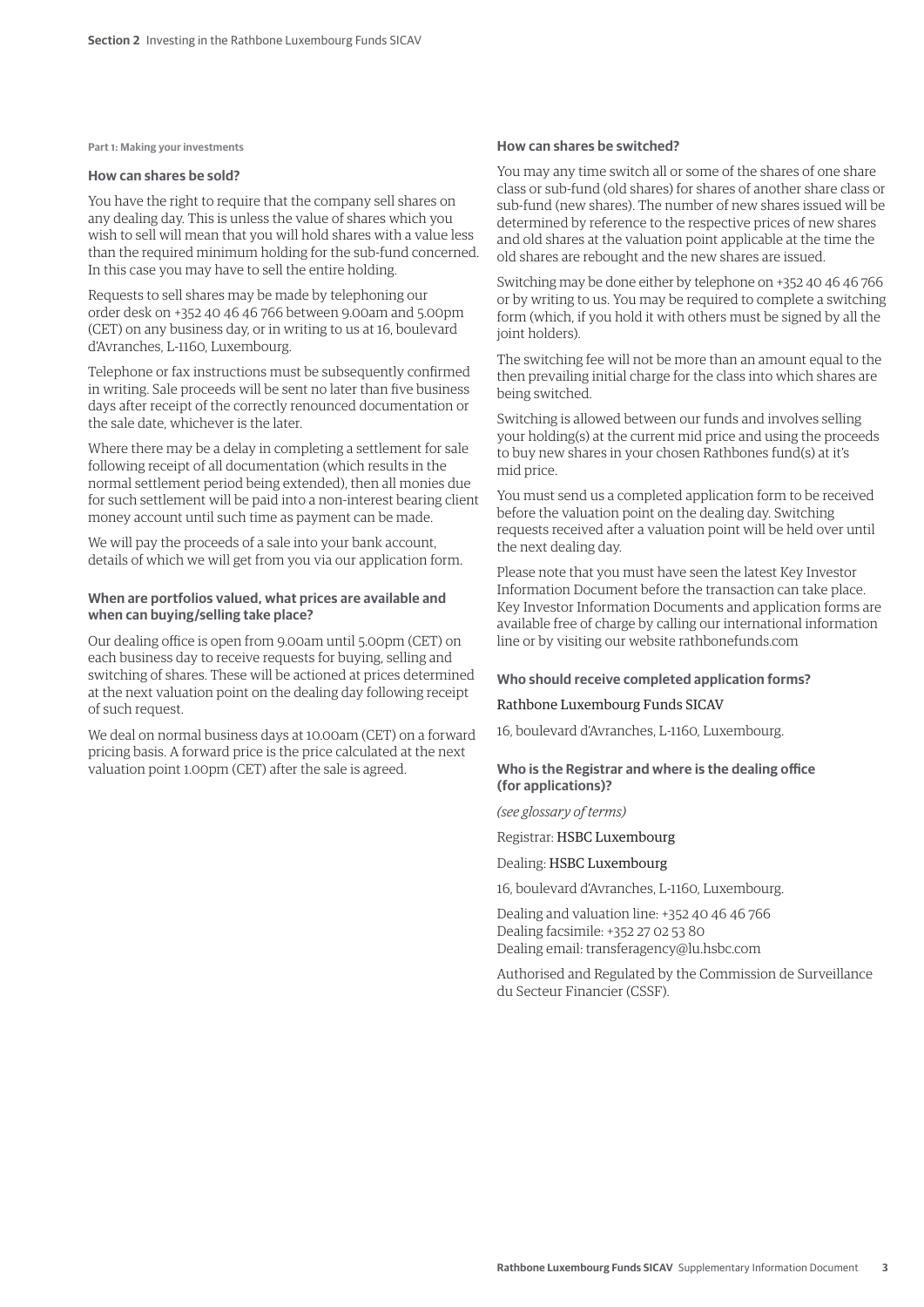# Part 2: How do we treat income from your investments?

Allocations of income are made direct to your bank account in respect of the income available for allocation in each accounting period.

Distributions of income in respect of income shares for each sub-fund are paid on or before the annual income allocation date of 30 November and on or before the interim allocation date of 31 May and 28 February; and 31 August (the Rathbone SICAV Multi-Asset Total Return Portfolio; and the Rathbone SICAV Multi-Asset Strategic Growth Portfolio; Rathbone SICAV High Quality Bond Fund; and the Rathbone SICAV Ethical Bond Fund). Accumulation shares are also available.

For the Rathbone SICAV Multi-Asset Enhanced Growth Portfolio and the Rathbone SICAV Global Opportunities Fund, income shares are not available. For both sub-funds the annual income allocation date is 30 November and the interim allocation date is 31 May.w

# Part 3: What information is available to you and what documents will you receive?

# **Where can I get the latest Key Investor Information Documents (KIIDs)?**

The specific KIIDs for each share class and for each fund outline key information on objectives, charges, risks and past performance.

You need to read the latest KIID before buying, switching or topping-up an investment in each fund. Key Investor Information Documents are available free of charge by calling our Information Line or by visiting our website rathbonefunds.com

# **What information will I receive on buying?**

We will send you a contract note giving details of the shares bought and the price used by the end of the next business day following the valuation point by reference to which the price is determined, together with, where appropriate, a notice of your right to cancel.

Settlement is actually three days after the trade date.

We won't issue you share certificates for your shares. Evidence of your ownership of shares will be by an entry on the company's register of investors. Statements in respect of periodic distributions of income in each sub-fund will show the number of shares you hold in the sub-fund in respect of which the distribution is made. Your individual statements (or, when shares are jointly held, the first named holder's) shares will also be issued at any time on your request.

#### **What information will I receive on selling?**

You (or the first named, in the case of joint investors), will be sent a contract note giving details of the number and price of shares sold together (if sufficient written instructions have not already been given) with a form of renunciation for your completion (and, in the case of a joint holding, by all the joint holders). This will be sent to you not later than the end of the next business day following the sale price valuation point. Sale proceeds will be issued within five business days of the later of:

- 1. our receipt of your written instructions duly signed by all the relevant investors and completed as to the appropriate number of shares, together with any other appropriate evidence of title; and
- 2. the valuation point after we hear of your request to sell.

### **What are the accounting periods and when are annual reports available?**

The annual accounting period of the company ends each year on 30 September. Interim accounting periods end each year on 31 March, 30 June and 31 December for the Rathbone SICAV Multi-Asset Total Return Portfolio; the Rathbone SICAV Multi-Asset Strategic Growth Portfolio; the Rathbone SICAV High Quality Bond Fund; the Rathbone SICAV Ethical Bond Fund; and 31 March for the Rathbone SICAV Multi-Asset Enhanced Growth Portfolio and the Rathbone SICAV Global Opportunities Fund.

The most recent reports may be viewed free of charge between 9.00am and 5.00pm (CET) every business day at our offices at 8 Finsbury Circus, London EC2M 7AZ. Alternatively they can be sent on request, free of charge.

#### **Where are prices published?**

You can find prices on our website at rathbonefunds.com.

# **How much might Rathbones pay advisers?**

If you seek advice, your adviser will give you details about the cost.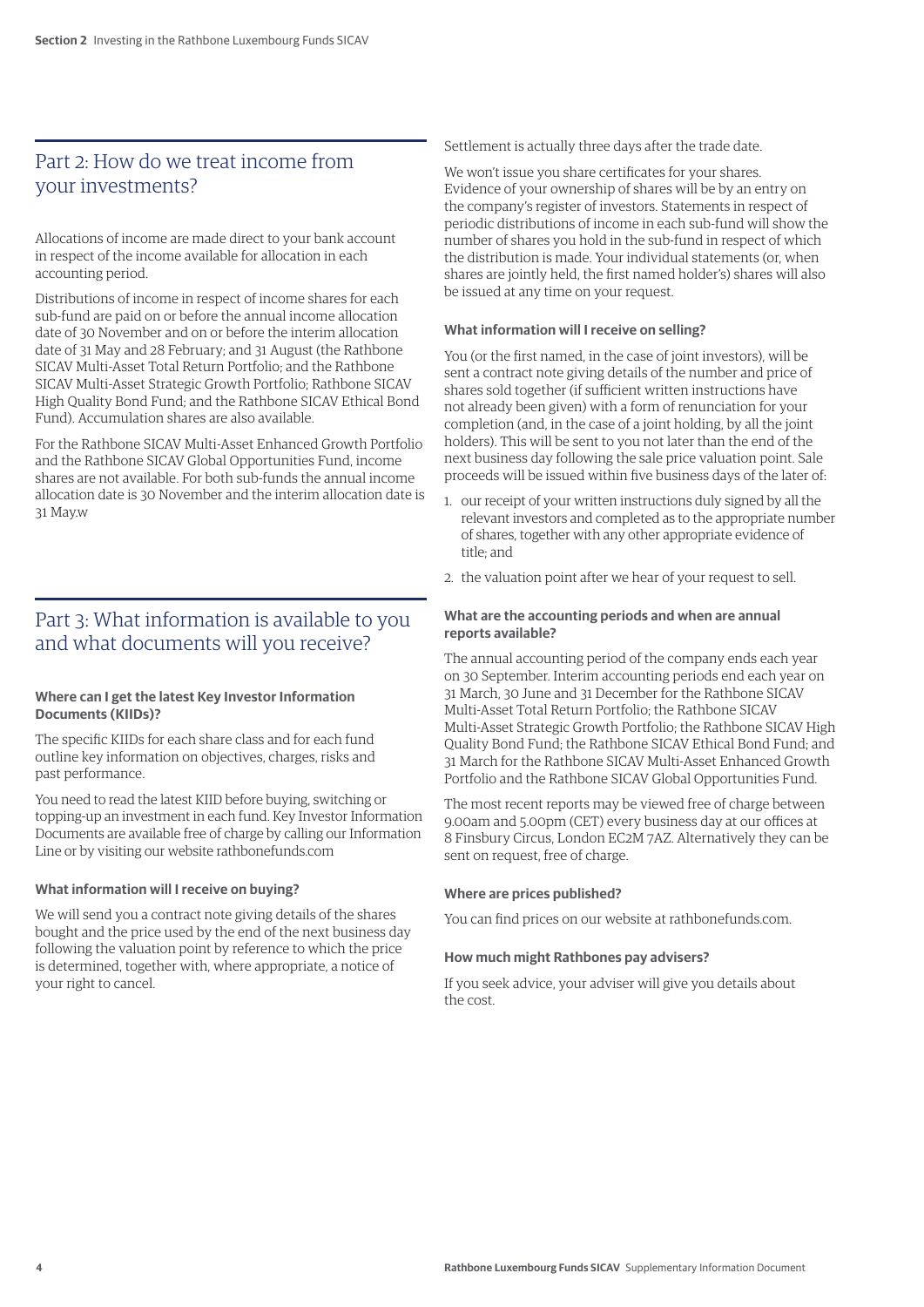# Part 4: What are your rights and our obligations?

# **What information is there about investor meetings and voting rights?**

We may call a general meeting at any time. You may also call a general meeting of the company. You must write to us making it clear the reason(s) for the meeting. Your letter must be dated and signed by investors who, at the date the meeting is called, are registered as holding not less than one-tenth in value of all shares then in issue. The letter must be deposited at our head office.

You will receive at least 14 days' notice of an investors' meeting and are entitled to be counted in the quorum and vote at such a meeting either in person or by proxy. Notices of meetings and adjourned meetings will be sent to you at your registered addresses.

#### **What is anti-money laundering (AML) and what documents do we require from you?**

To comply with money laundering *(see glossary of terms)*  regulations, by law we are required to undertake various checks on sales and purchases. We reserve the right to refuse any application to invest in units without providing a reason for doing so to you.

Anti-money laundering (AML) regulations require us to maintain up to date client information on an on-going basis and where relevant obtain details of controllers and beneficial owners of investments.

Anti-money laundering regulations prevent us from releasing proceeds without first having obtained verification documents, and may result in a delay in our acceptance of further funds.

Please see below, a list of the different types of investors, you will be asked on the application form to identify which type of investor you are from the following:

- UK and EEA Regulated Firm
- Non UK/EEA Regulated Firm
- Nominee with a regulated parent company

# **What are the rules on data protection?**

#### **Data protection**

Where relevant, the management company FundRock's privacy notice for clients, together with our relevant terms of business, sets out how your personal data (as further detailed in the privacy notice) shall be processed by FundRock. A copy of the privacy notice is available on request or on FundRock's website.

From time to time Rathbone Unit Trust Management Limited may wish to communicate with you with information on other products and services offered by the Rathbone group. However, you should note that where you have applied for a Rathbones unit trust through an adviser, we may disclose information concerning your investments in these products to that adviser.

If you do not wish to be contacted by Rathbone companies, please advise us in writing at the following address:

Rathbone Luxembourg Funds SICAV 16, Boulevard d'Avranches L-1160 Luxembourg

#### **What can I do if I have a complaint?**

If you have any queries or complaints about the operation of the fund should put them to the Compliance Officer, Rathbone Unit Trust Management Limited, 8 Finsbury Circus, London EC2M 7AZ. Any complaint we receive will be handled in accordance with our internal complaint procedures. A copy of these is available from the Compliance Officer. In the unlikely event that you do not receive a satisfactory response after contacting us you may direct your complaint to the Commission de Surveillance du Secteur Financier (CSSF). The CSSF postal address is 283 route d'Arlon, L-2991 Luxembourg and their email is reclamation@cssf.lu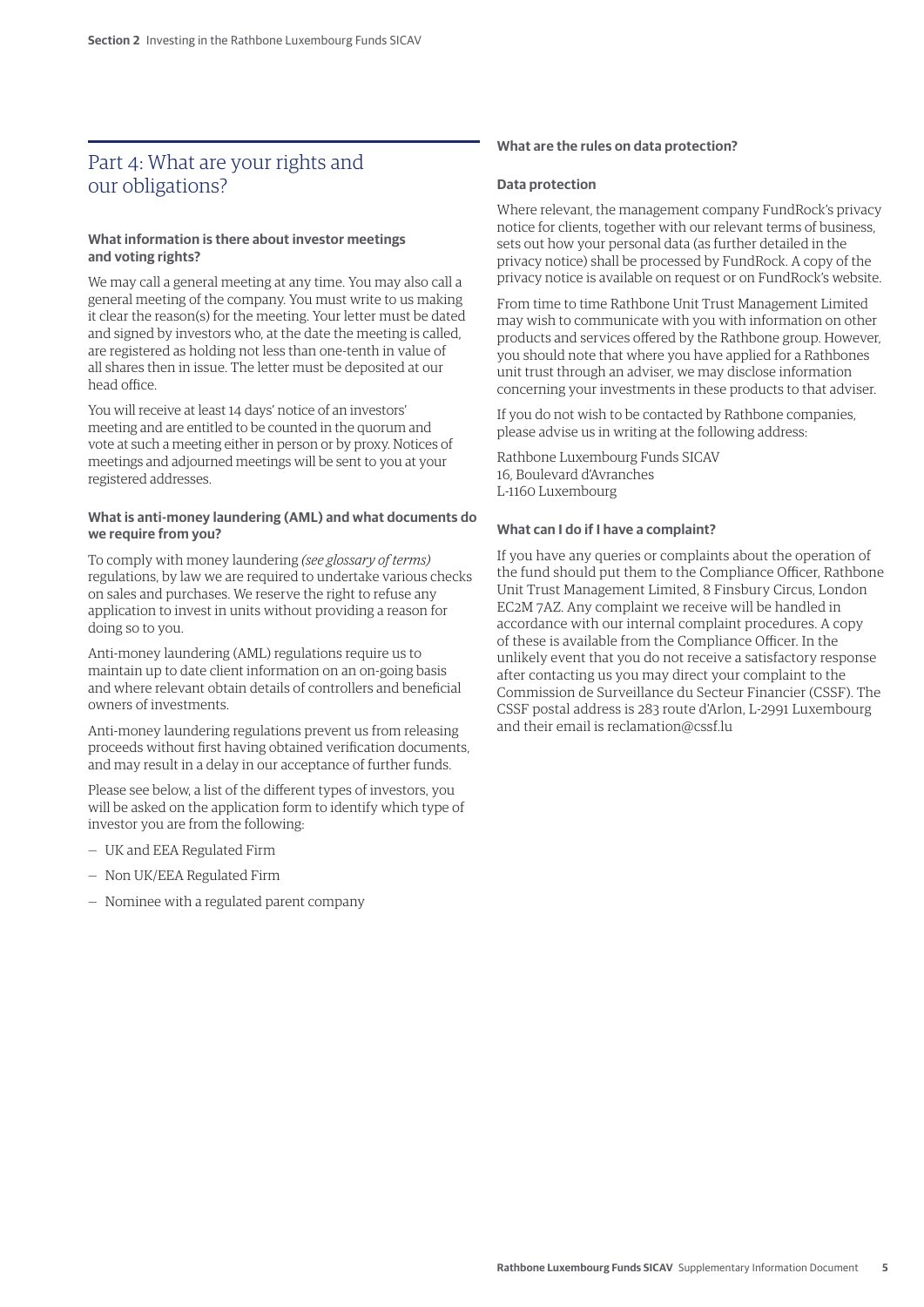# Glossary of terms

# **Annual Management Charge (AMC)**

The AMC is a fee paid to the Manager monthly which includes service and administration fees. It is calculated daily when funds are valued. The AMC forms part of the ongoing charges of a fund.

# **Auditor**

Auditors are required to certify that the fund accounts produced by their client companies have been prepared in accordance with normal accounting standards and represent a true and fair view of the fund.

# **Beneficial owner**

The beneficial owner of an asset is the person for whose benefit it is being held.

# **Bonds**

Securities that represent a duty to repay a debt along with interest.

# **Contract notes**

On completion of the investment in the fund, our dealing office despatches a contract note which contains the details of what has been bought.

# **Commission de Surveillance du Secteur Financier (CSSF)**

The CSSF is a public institution which supervises the professionals and products of the Luxembourg financial sector. It supervises, regulates, authorises, informs, and, where appropriate, carries out on-site inspections and issues sanctions. Moreover, it is in charge of promoting transparency, simplicity and fairness in the markets of financial products and services and is responsible for the enforcement of laws on financial consumer protection and on the fight against money laundering and terrorist financing.

# **Custody/Custodian**

Usually a major banking group, the custodian is appointed by the fund's depositary to safeguard the fund's assets on behalf of the investors.

# **Dealing**

Dealing is the process of buying and selling investments shares, shares in a SICAV, bonds etc.

# **Depositary**

The Depositary is responsible for overseeing the fund manager's activities in relation to a fund. Usually a large bank, the trustee must be independent of the Manager where the fund is authorised by the Financial Conduct Authority. It acts in the interests of the investors, owning the investments in the fund on their behalf. It also ensures the fund is invested according to its investment objectives and that the manager complies with the regulations.

# **Distributions**

Distributions are paid out (if the shares in your chosen funds are income-paying), monthly, quarterly or half-yearly depending on the fund and represent a dividend based on the amount of income that has been accumulated from the fund's underlying investments.

# **Diversification**

Diversification means owning a variety of investments that typically perform differently from one another. This helps to reduce the risk, or volatility, of the overall collection of investments.

# **Initial charge (sometimes called the entry charge)**

A charge that may be paid to the firm that manages a fund when you buy units or shares in that fund. The charge is designed to cover the cost of attracting investors to the fund (such as advertising and other promotional activities). Also sometimes called an 'entry fee'. The charge is deducted from the amount you invest and the remaining sum is used to buy units or shares.

# **Key Investor Information Document (KIID)**

The Key Investor Information Document (KIID) is a two-page pre-sales document. The KIID contains concise descriptions of key fund information, including a short description of its investment objectives and policy; presentation of past performance or performance scenarios; costs and associated charges; the risk/reward profile of the investment, including guidance and warnings. *(It should always be used in conjunction with this Supplementary Information Document (SID)).*

# **Money Laundering**

Money laundering is the process of passing money gained illegally through the financial system to convert into legitimate funds.

#### **Money market instruments**

High-quality investments that pay interest and are designed to maintain a stable value.

# **Ongoing Charges Figure (OCF)**

The OCF is a calculation of costs and charges expressed as a percentage of the fund value. OCFs provide investors with a clearer picture of the total annual costs for running a fund. It consists principally of our annual charge, but also includes the costs for other services paid for by the fund, such as the fees paid to the depositary, custodian, auditors and registrar.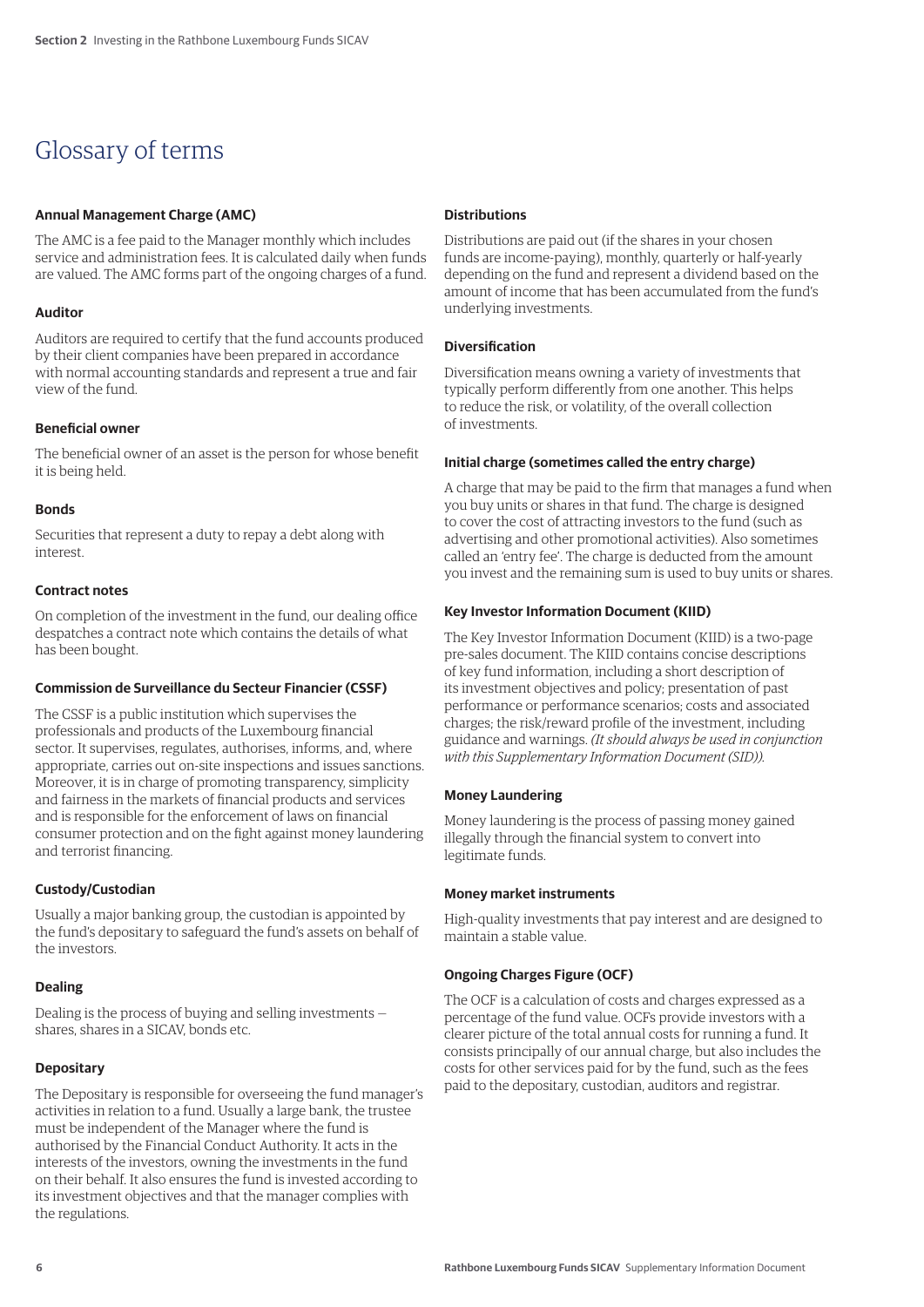**Glossary of terms**

#### **Prospectus (the)**

The Prospectus contains all material information which investors and their investment advisers might reasonably require and reasonably expect to find for the purpose of making an informed judgement about the merits of participating in a scheme and the extent of the risks accepted by so participating.

#### **Registrar**

The registrar is responsible for maintaining the register of shareholders in the fund. Registration fees cover staff costs and overheads for the maintenance of the register and payment of distributions.

#### **Settlement**

Shares bought have to be paid for. Once shares have been bought on your behalf, you have an obligation to pay for the investment prior to the settlement date (a number, usually 3, working days after the transaction has taken place). On sales, proceeds will be sent no later than 5 business days. We do not accept debit card payments.

### **Shares**

For the purposes of the investment policy, securities that represent fractional ownership in a company (as distinct from portions of one of our funds).

# **SICAV**

SICAV stands for Société d'Investisement à Capital Variable. It is a collective investment scheme which is open-ended and marketed throughout the European Union under the Undertakings for Collective Investment in Transferable Securities (UCITS) directive.

#### **Supplementary Information Document (SID)**

The SID is a document that supports the Key Investor Information Documents (KIID), providing in-depth information on how to make investments in a fund. *(See Key Investor Information Document (KIID)).*

# **Transferable securities**

Transferable securities are those classes of investments which are negotiable on the capital market such as shares in companies and other investments equivalent to shares in companies, partnerships or other entities or capital return and interest investments known as bonds.

#### **Turnover rate (or PTR)**

The turnover equals the value of purchases or sales of a portfolio's stocks, which ever is less, divided by the average value of the portfolio's stocks. A 100% portfolio turnover rate occurs if all stocks, on average, are replaced once during the period.

Annual turnover figures are available on our factsheets which are available by calling our Information Line or by visiting our website, rathbonefunds.com.

# **UCITS**

UCITS stands for 'Undertakings for Collective Investments in Transferable Securities' and is a European Directive which has been adopted in the UK which prescribes rules allowing products to be marketed in all countries in the European Union.

#### **Volatility**

Volatility is a measure of risk. It is the extent and rapidity of up-and-down movements of an investment. The higher the volatility, the more uncertainty there is in the returns and the greater the risk implicit in the portfolio.

# **Yield**

The yield is the amount of income generated (as defined by the most recent annual record) by a fund's investments in relation to the quoted price.

### **Different quoted bond fund yields**

A redemption yield applies to a fund holding fixed interest securities. The running yield on a fund gives an indication of the current level of income. The redemption yield is the running yield adjusted for any capital profit or loss if the stock is held to maturity. In practice, the stock will not usually be held to maturity as the fund manager seeks to reduce any loss by active fund management.

**Copies of the Prospectus, the latest Key Investor Information Document (KIID), the latest Manager's report and accounts and the articles of incorporation (how the company is defined), for these products are available on request from us, free of charge.**